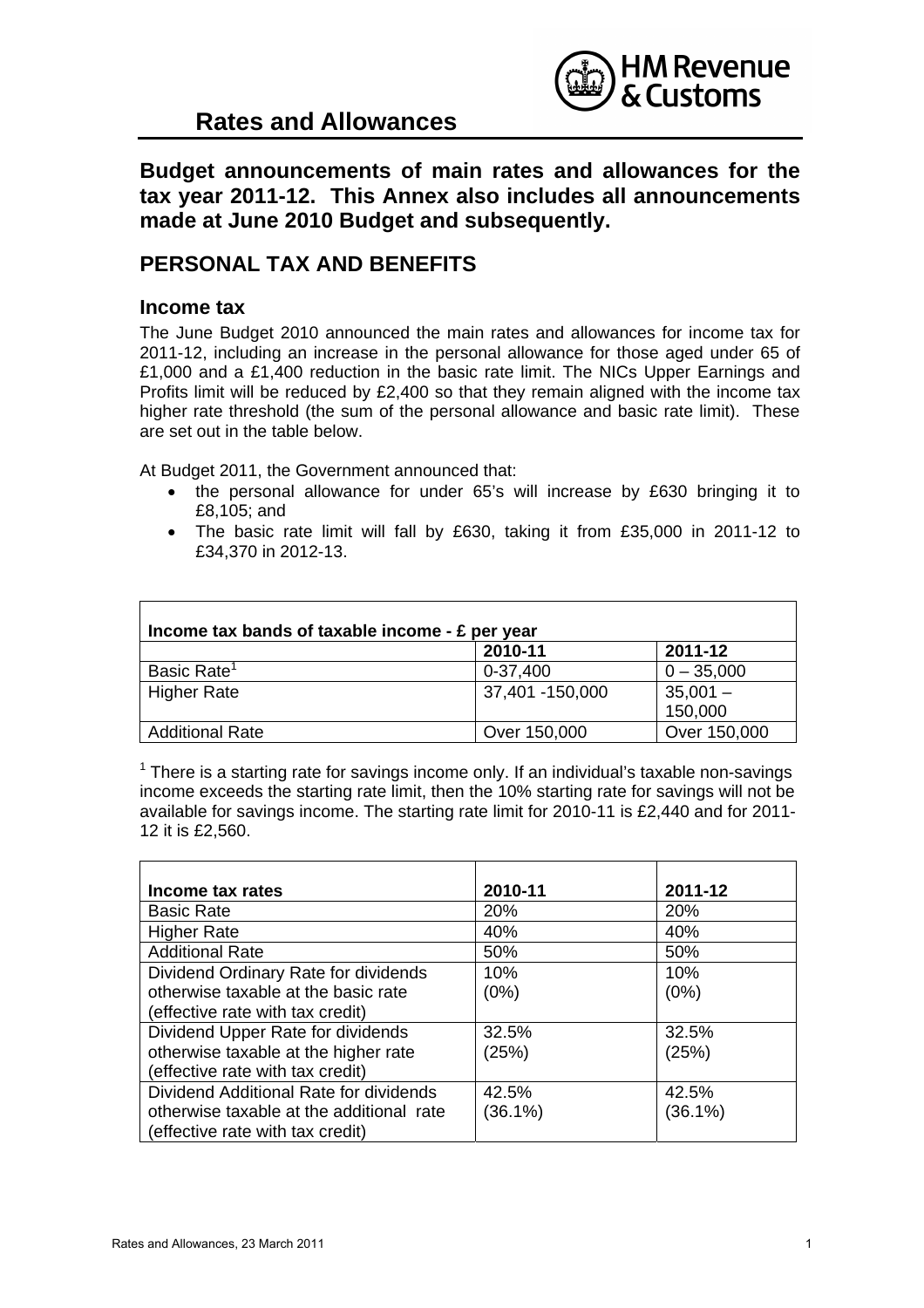| <b>Special Rates for Trustees' Income</b>                                                                           |                                            |                                               |  |
|---------------------------------------------------------------------------------------------------------------------|--------------------------------------------|-----------------------------------------------|--|
|                                                                                                                     | 2010-11                                    | 2011-12                                       |  |
| Standard rate on first £1000 of<br>income which would otherwise be<br>taxable at the special rates for<br>trustees. | Up to 20% depends on<br>the type of income | Up to 20%<br>depends on the<br>type of income |  |
| Trust rate                                                                                                          | 50%                                        | 50%                                           |  |
| Dividend trust rate                                                                                                 | 42.5%                                      | 42.5%                                         |  |

| Income tax allowances - £ per year            |         |         |
|-----------------------------------------------|---------|---------|
| Personal allowance*                           | 2010-11 | 2011-12 |
| Age under $65^1$                              | 6,475   | 7,475   |
| Age -related allowance (65-74)                | 9,490   | 9,940   |
| Age –related allowance $(75+)$ <sup>1,2</sup> | 9,640   | 10,090  |
| Income limit for under 65 personal            | 100,000 | 100,000 |
| allowance                                     |         |         |
| Income limit for age-related                  | 22,900  | 24,000  |
| allowances                                    |         |         |
| Married couples allowance <sup>2, 3</sup>     |         |         |
| Maximum amount of married couples             | 6,965   | 7,295   |
| allowance                                     |         |         |
| Minimum amount of married couple's            | 2,670   | 2,800   |
| allowance <sup>4</sup>                        |         |         |
| <b>Blind Persons Allowance</b>                | 1,890   | 1,980   |

<sup>1</sup>This allowance reduces where the income is above £100, 000 - by £1 for every £2 of income above the £100,000 limit. This reduction applies irrespective of age.

 $2$ These allowances reduce where the income is above the income limit for age-related allowances (£24,000) by £1 for every £2 of income above the limit until they reach the level of the personal allowance for those aged under 65.

 $3$ Available to people born before 6 April 1935. Tax relief for this allowance is given at 10 per cent.

<sup>4</sup>This is also the maximum relief for maintenance payments where at least one of the parties was born before 6 April 1935.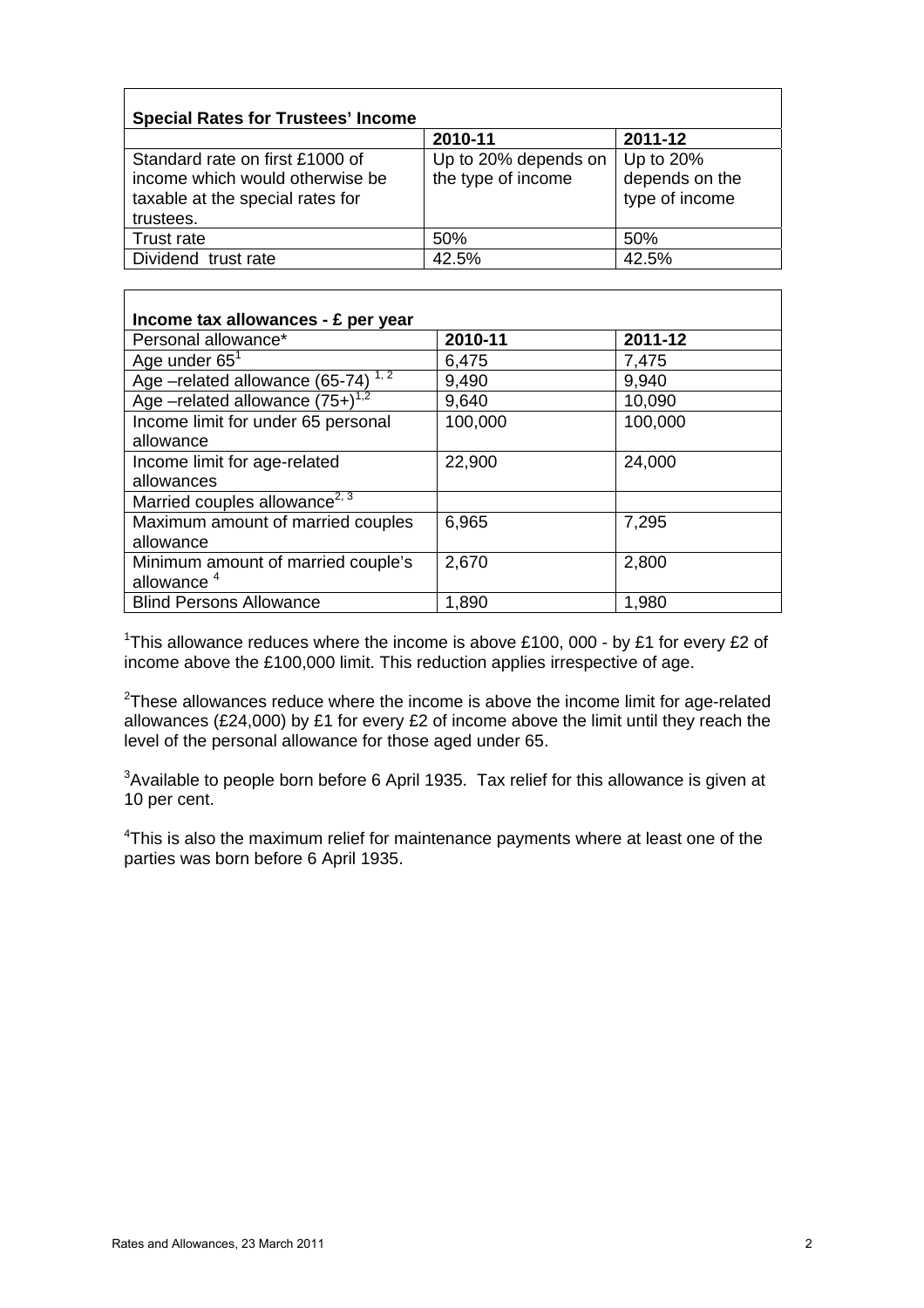### **National Insurance Contributions**

The June Budget 2010 announced the main rates and thresholds for national insurance contributions (NICs) for 2011-12. The other values were confirmed in December 2010. These are set out in the table below.

| Employee & employer - rates & thresholds -£ per week                                                        |         |         |
|-------------------------------------------------------------------------------------------------------------|---------|---------|
| unless stated                                                                                               | 2010-11 | 2011-12 |
| Lower Earnings Limit (LEL) for Class 1 NICs                                                                 | 97.00   | 102.00  |
| Upper Earnings Limit (UEL) for Employees' (Primary) Class 1                                                 | 844.00  | 817.00  |
| <b>NICs</b>                                                                                                 |         |         |
| Upper Accrual Point (UAP)                                                                                   | 770.00  | 770.00  |
| <b>Primary Threshold</b>                                                                                    | 110.00  | 139.00  |
| <b>Secondary Threshold</b>                                                                                  | 110.00  | 136.00  |
|                                                                                                             |         |         |
| Employee's (primary) Class 1 contribution rates<br>2010-11 weekly earnings from £110.01 to £844.00 Earnings |         |         |
|                                                                                                             | 11%     | N/A     |
| Limit                                                                                                       |         |         |
| 2010-11 weekly earnings above £844.00                                                                       | 1%      | N/A     |
| 2011-12 weekly earnings from £139.01 to £817.00                                                             | N/A     | 12%     |
| 2011-12 weekly earnings above £817.00                                                                       | N/A     | 2%      |
|                                                                                                             |         |         |
| Employee's contracted out rebate                                                                            |         |         |
| For both salary related (COSR) and money purchase (COMP)                                                    | 1.6%    | 1.6%    |
| schemes between LEL & UAP                                                                                   |         |         |
|                                                                                                             |         |         |
| Married women's reduced rate for (primary) class 1 contribution rates*                                      |         |         |
| 2010-11 weekly earnings from £110.01 to £844.00 Earnings                                                    | 4.85%   | N/A     |
| Limit                                                                                                       |         |         |
| 2010-11 weekly earnings above £844.00                                                                       | 1%      | N/A     |
| 2011-12 weekly earnings from £139.01 to £817.00                                                             | N/A     | 5.85%   |
| 2011-12 weekly earnings above £817.00                                                                       | N/A     | 2%      |
|                                                                                                             |         |         |
| Employer's (secondary) Class 1 contribution rates                                                           |         |         |
| 2010-11 weekly earnings above £110.00                                                                       | 12.8%   | N/A     |
| 2011-12 weekly earnings above £136.00                                                                       | N/A     | 13.8%   |
|                                                                                                             |         |         |
| Employer's contracted out rebate -                                                                          |         |         |
| Employers contracted our rebate - salary related schemes                                                    | 3.7%    | 3.7%    |
| (COSR) between LEL and UAP                                                                                  |         |         |
| Employers contracted our rebate- money purchase schemes                                                     | 1.4%    | 1.4%    |
| (COMP) between LEL and UAP                                                                                  |         |         |

\*The reduced rate applies to women married before 6 April 1977 who have elected to pay a reduced rate of class 1 contributions.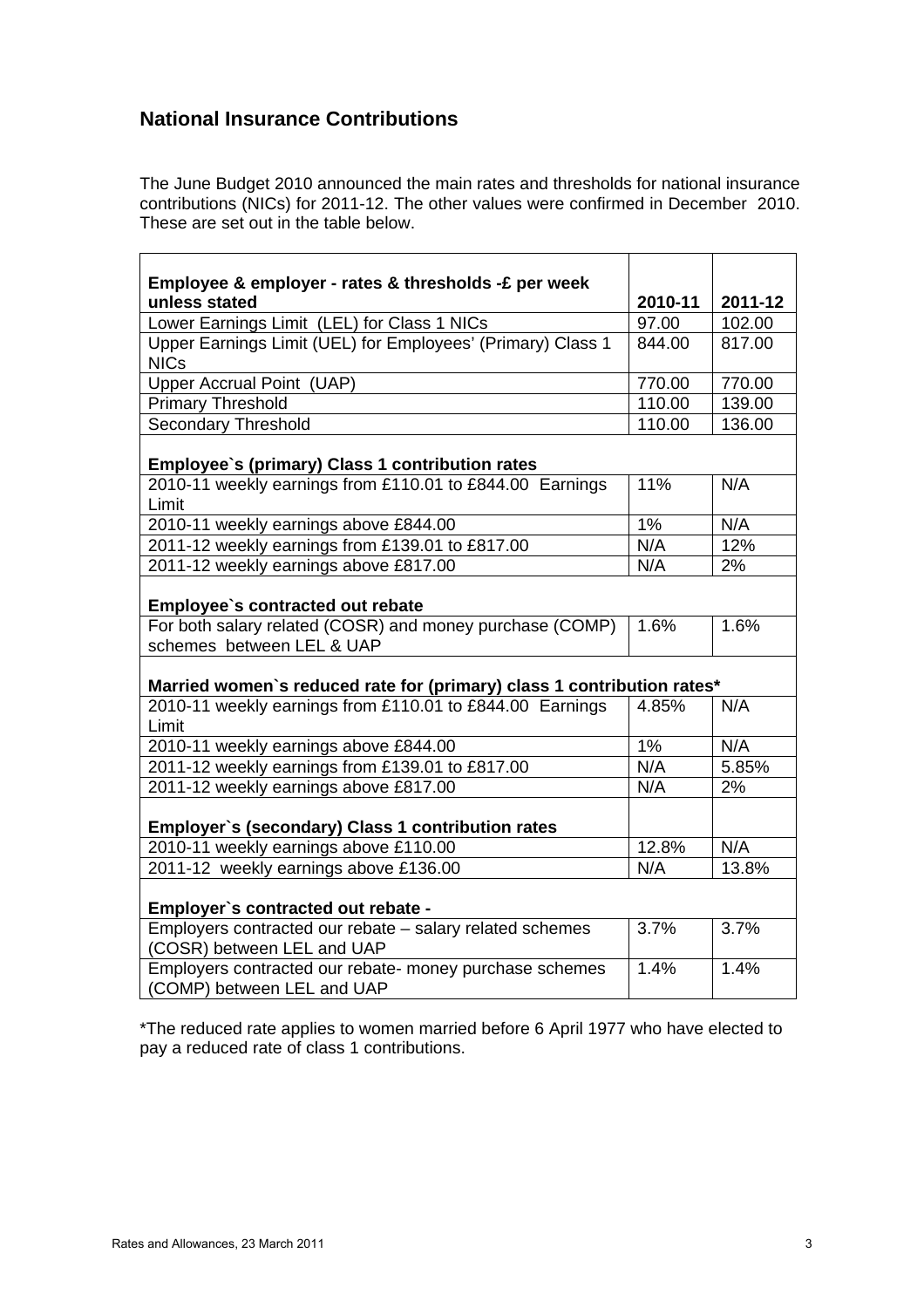| Self employed and others - rates and thresholds (£ per week unless stated)                       |         |         |  |
|--------------------------------------------------------------------------------------------------|---------|---------|--|
| Class 2 National insurance contributions*                                                        | 2010-11 | 2011-12 |  |
| Self employed- class 2 NICs                                                                      | 2.40    | 2.50    |  |
| Small earnings annual exception level -class 2 NICs                                              | 5,075   | 5,315   |  |
| Volunteer development workers -class 2 NICs                                                      | 4.85    | 5.10    |  |
| Share fishermen - class 2 NICs                                                                   | 3.05    | 3.15    |  |
| <b>Class 3 National insurance contributions</b>                                                  |         |         |  |
| <b>Voluntary contributions</b>                                                                   | 12.05   | 12.60   |  |
| <b>Class 4 National Insurance contributions</b>                                                  |         |         |  |
| 2010-11 annual profits below Lower Profits Limit £5,715                                          | Nil     | N/A     |  |
| 2010-11 annual profits above Lower Profits Limit £5,715 but<br>below Upper Profits Limit £43,875 | 8%      | N/A     |  |
| 2010-11 annual profits above Upper Profits Limit £ 43,875                                        | $1\%$   | N/A     |  |
| 2011-12 annual profits below Lower Profits Limit £7,225                                          | N/A     | Nil     |  |
| 2011-12 annual profits above Lower Profits Limit £7,225 but<br>below Upper Profits Limit £42,475 | N/A     | 9%      |  |
| 2011-12 annual profits above Upper Profits Limit £42,475                                         | N/A     | 2%      |  |

\*Class 2 NICs are paid by all self-employed persons. Those with profits less than, or expected to be less than, the level of the small earnings exception may apply for exemption from paying Class 2 contributions.

### **Working and Child Tax Credits, Child Benefit and Guardians Allowance**

June Budget 2010 announced the rates and thresholds for tax credits for 2011-12. The remaining amounts were confirmed in December 2010. These are set out in the table below. No further changes to tax credits for 2011-12 have been announced in Budget 2011.

| <b>Working and Child Tax Credits</b>               |                   |                   |  |
|----------------------------------------------------|-------------------|-------------------|--|
| £ per year (unless stated)                         | <b>April 2010</b> | <b>April 2011</b> |  |
| <b>Working Tax Credit</b>                          |                   |                   |  |
| <b>Basic element</b>                               | 1,920             | 1,920             |  |
| Couple and lone parent element                     | 1,890             | 1,950             |  |
| 30 hour element                                    | 790               | 790               |  |
| Disabled worker element                            | 2,570             | 2,650             |  |
| Severe disability element                          | 1,095             | 1,130             |  |
| 50+ Return to work payment (16-29 hours)           | 1,320             | 1,365             |  |
| 50+ Return to work payment (30+ hours)             | 1,965             | 2,030             |  |
| <b>Childcare element of the Working Tax Credit</b> |                   |                   |  |
| Maximum eligible cost for one child                | £175 per week     | £175 per<br>week  |  |
| Maximum eligible cost for two or more children     | £300 per week     | £300 per<br>week  |  |
| Percentage of eligible costs covered               | 80%               | 70%               |  |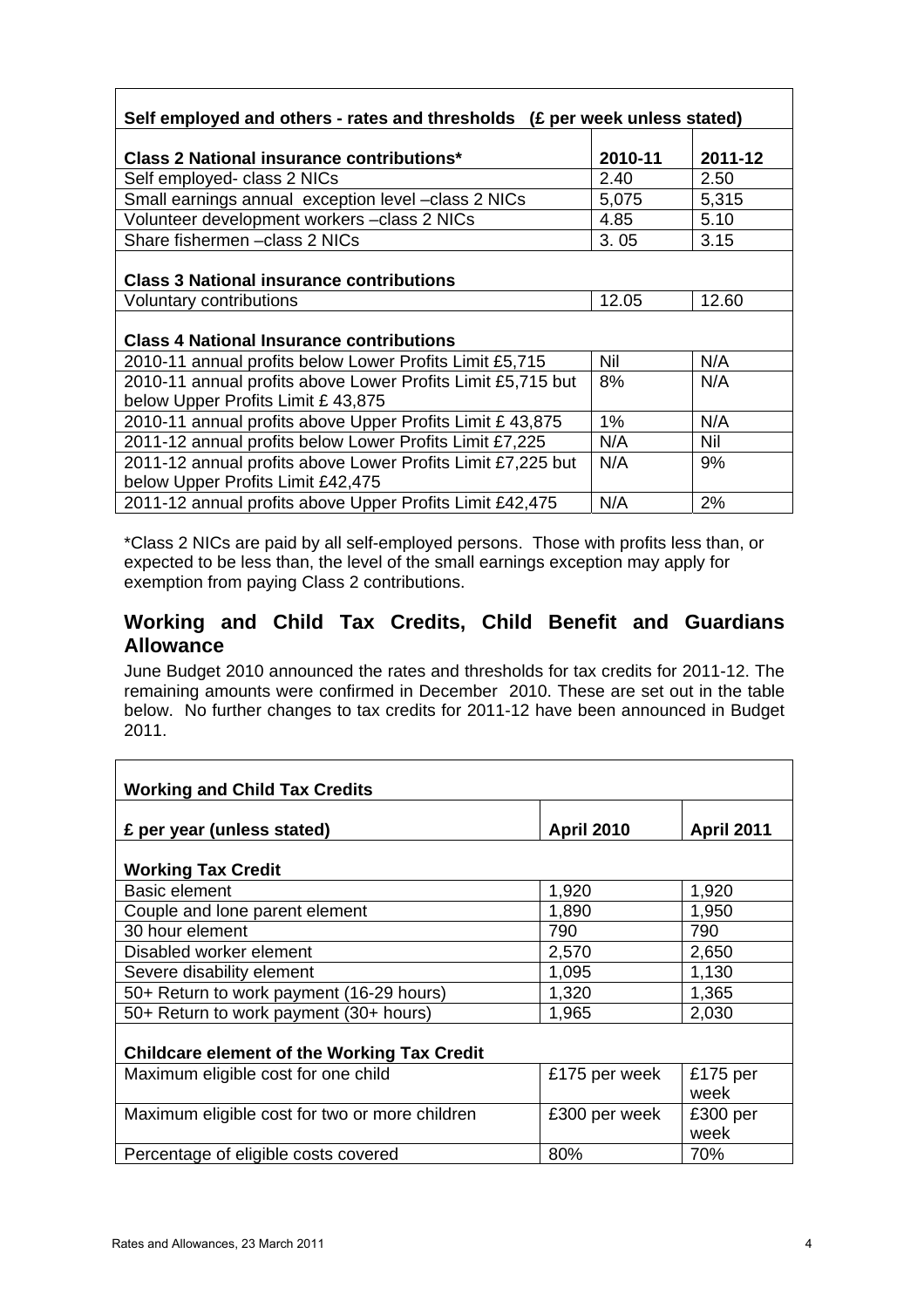| <b>Working and Child Tax Credits (continued)</b>               |                   |                   |
|----------------------------------------------------------------|-------------------|-------------------|
| £ per year (unless stated)                                     | <b>April 2010</b> | <b>April 2011</b> |
| <b>Child Tax Credit*</b>                                       | 545               | 545               |
| <b>Family element</b>                                          | 2,300             | 2,555             |
| Child element                                                  | 2,715             | 2,800             |
| Disabled child element                                         | 1,095             | 1,130             |
| Severely disabled child element                                |                   |                   |
| Income thresholds and withdrawal rates                         |                   |                   |
| First income threshold                                         | 6,420             | 6,420             |
| First withdrawal rate (per cent)                               | 39%               | 41%               |
| Second income threshold                                        | 50,000            | 40,000            |
| Second withdrawal rate (per cent)                              | 6.67%             | 41%               |
| First threshold for those entitled to Child Tax Credit<br>only | 16,190            | 15,860            |
| Income disregard                                               | 25,000            | 10,000            |
|                                                                |                   |                   |

| <b>Child Benefit</b>       |                   |                   |
|----------------------------|-------------------|-------------------|
| £ per week                 | <b>April 2010</b> | <b>April 2011</b> |
| Eldest/only child          | 20.30             | 20.30             |
| Other children             | 13.40             | 13.40             |
| <b>Guardians Allowance</b> |                   |                   |
| per week<br>£              | <b>April 2010</b> | <b>April 2011</b> |
| <b>Guardians Allowance</b> | 14.30             | 14.75             |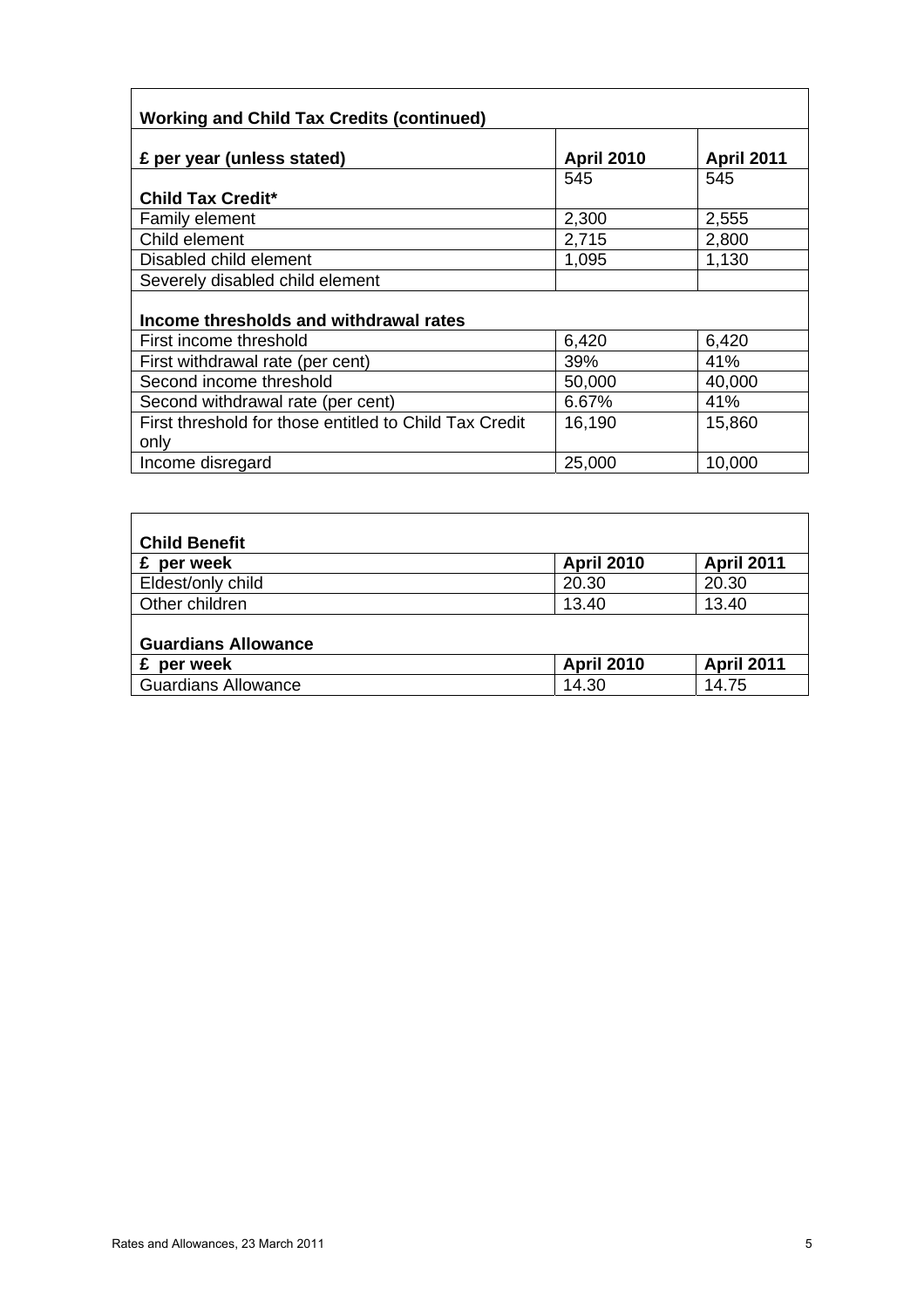# **CAPITAL, ASSETS AND PROPERTY**

On 14 October 2010, the Government announced changes to the lifetime allowance and annual allowance for tax-privileged pension saving. The allowance limits for 2011- 12 are set out below. The Government has also announced that the lifetime allowance will be £1.5 million in 2012-13.

| <b>Pensions Savings- tax</b><br>relief | 2010-11 allowance limit | 2011-12 allowance limit |
|----------------------------------------|-------------------------|-------------------------|
| Lifetime allowance                     | £1.8 million            | £1.8million             |
| Annual allowance                       | £255,000                | £50,000                 |

Budget 2011 announced that the entrepreneurs' relief lifetime limit of gains will increase from £5 million to £10 million from 6 April 2011.

| <b>Capital Gains Tax</b>          |                            |           |  |
|-----------------------------------|----------------------------|-----------|--|
| <b>Tax Year</b>                   | 2010-11                    | 2011-12   |  |
| <b>Rates for individuals</b>      | Gains before 23 June: 18%  | 18% / 28% |  |
|                                   | Gains on or after 23 June: | (note 4)  |  |
|                                   | 18% / 28% (note 2)         |           |  |
| Rates for trustees and            | Gains before 23 June: 18%  | 28%       |  |
| personal representatives          | Gains on or after 23 June: |           |  |
|                                   | 28% (note 3)               |           |  |
| <b>Annual Exempt Amount (AEA)</b> | £10,100                    | £10,600   |  |
| for individuals and personal      |                            |           |  |
| representatives (note 1)          |                            |           |  |
| <b>Annual Exempt Amount (AEA)</b> | £5,050                     | £5,300    |  |
| for most trustees                 |                            |           |  |
| Rate on gains subject to          | 10% (note 3)               | 10%       |  |
| <b>Entrepreneurs' Relief</b>      |                            |           |  |

| <b>Capital Gains</b><br><b>Entrepreneurs' Relief</b> | 2010-11           |                   | 2011-12     |
|------------------------------------------------------|-------------------|-------------------|-------------|
|                                                      | 6 April – 22 June | 23 June – 5 April |             |
| Entrepreneurs' relief<br>lifetime limit of gains     | £2,000,000        | £5,000,000        | £10,000,000 |

**Notes** 

- 1. **Personal representatives** are entitled to the annual exempt amount for the tax year in which the individual dies and the next two years.
- 2. **Individuals** gains from 23 June 2010 are charged at 18% up to the limit of the basic rate income tax band (if any), and at 28% on gains above that limit.
- 3. **Tax Year 2010-11**: Where **Entrepreneurs' Relief** applies, gains before 23 June 2010 are reduced by 4/9 and charged at 18%; qualifying gains on or after 23 June 2010 are charged at 10% (with no 4/9 reduction).
- 4. **Tax Year 2011-12: Rates for Individuals 1**8% up to the limit of the basic rate income tax band (if any) **and** 28% on gains above that limit.
- 5. **Companies** are not within the charge to Capital Gains Tax. Corporation Tax rules apply.

June Budget 2010 confirmed that the inheritance rate nil rate band will remain frozen until 2014-15.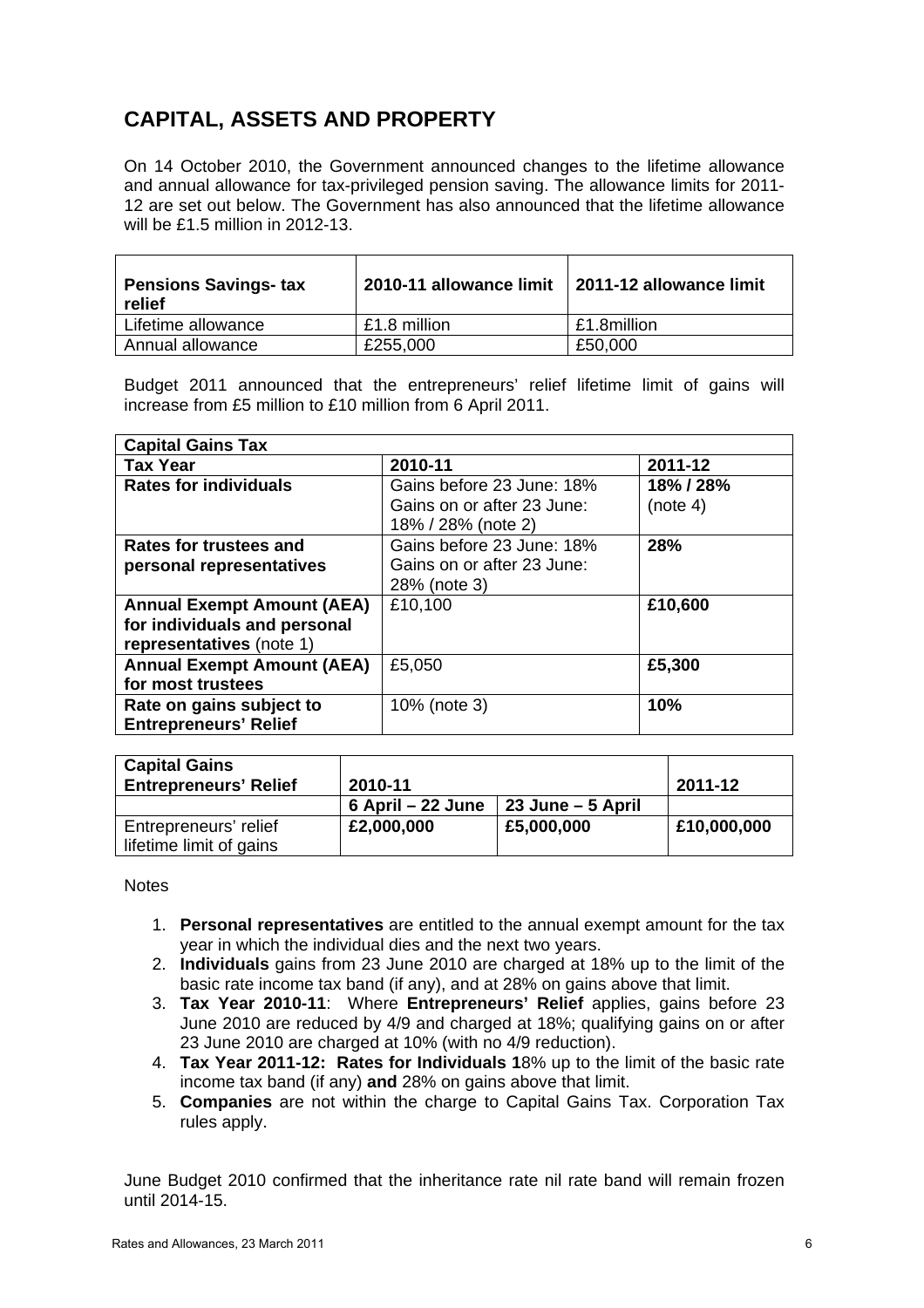| <b>Inheritance Tax</b> | 2010-11  | 2011-12  |
|------------------------|----------|----------|
| Rate                   | 40%      | $40\%$ * |
| Nil Rate band          | £325,000 | £325,000 |

\*Budget 2011 announced that from April 2012, a reduced rate of IHT of 36% will be introduced where 10 per cent of more of the net estate is left to charity.

The cash value of ISA limits was confirmed in December 2010. No further changes have been announced at Budget 2011.

| <b>Individual</b><br><b>Savings</b><br><b>Account</b> | 2010-11 | 2011-12                                                                                               |
|-------------------------------------------------------|---------|-------------------------------------------------------------------------------------------------------|
| Cash value of ISA limit                               | cash    | E10,200, up to £5,100 of E10,680, up to £5,340 of<br>which can be saved in which can be saved in cash |

No changes to the main rates and thresholds for Stamp Duty Land Tax have been announced at Budget 2011. The Government has announced changes to the SDLT rules for bulk purchases of residential properties from Royal Assent to Finance Bill 2011.

| <b>Stamp Duty Land Tax</b> |                    |                 |                    |                        |  |  |
|----------------------------|--------------------|-----------------|--------------------|------------------------|--|--|
| Rate                       | Threshold 2010-11  |                 | Threshold 2011-12  |                        |  |  |
|                            | <b>Residential</b> | Non-residential | <b>Residential</b> | <b>Non-residential</b> |  |  |
| $0\%$                      | $£0 - 125,000$     | $£0 - 150,000$  | $£0 - 125,000$     | $£0 - 150,000$         |  |  |
| $1\%$                      | £125,001 $-$       | £150,001 $-$    | £125,001 $-$       | £150,001 $-$           |  |  |
|                            | 250,000            | 250,000         | 250,000            | 250,000                |  |  |
| 3%                         | £250,001 $-$       | £250,001 $-$    | £250,001 $-$       | £250,001 $-$           |  |  |
|                            | 500,000            | 500,000         | 500,000            | 500,000                |  |  |
| 4%                         | Over £500,000      | Over £500,000   | £500,001 -         | Over £500,000          |  |  |
|                            |                    |                 | £1,000,000         |                        |  |  |
| 5%                         | n/a                | n/a             | Over £1,000,000    | n/a                    |  |  |

| <b>Stamp Duty and Stamp Duty Reserve Tax</b> |         |         |
|----------------------------------------------|---------|---------|
| <b>Band</b>                                  | 2010-11 | 2011-12 |
| Standard rate                                | 0.5%    | $0.5\%$ |
| Higher rate                                  | $1.5\%$ | $1.5\%$ |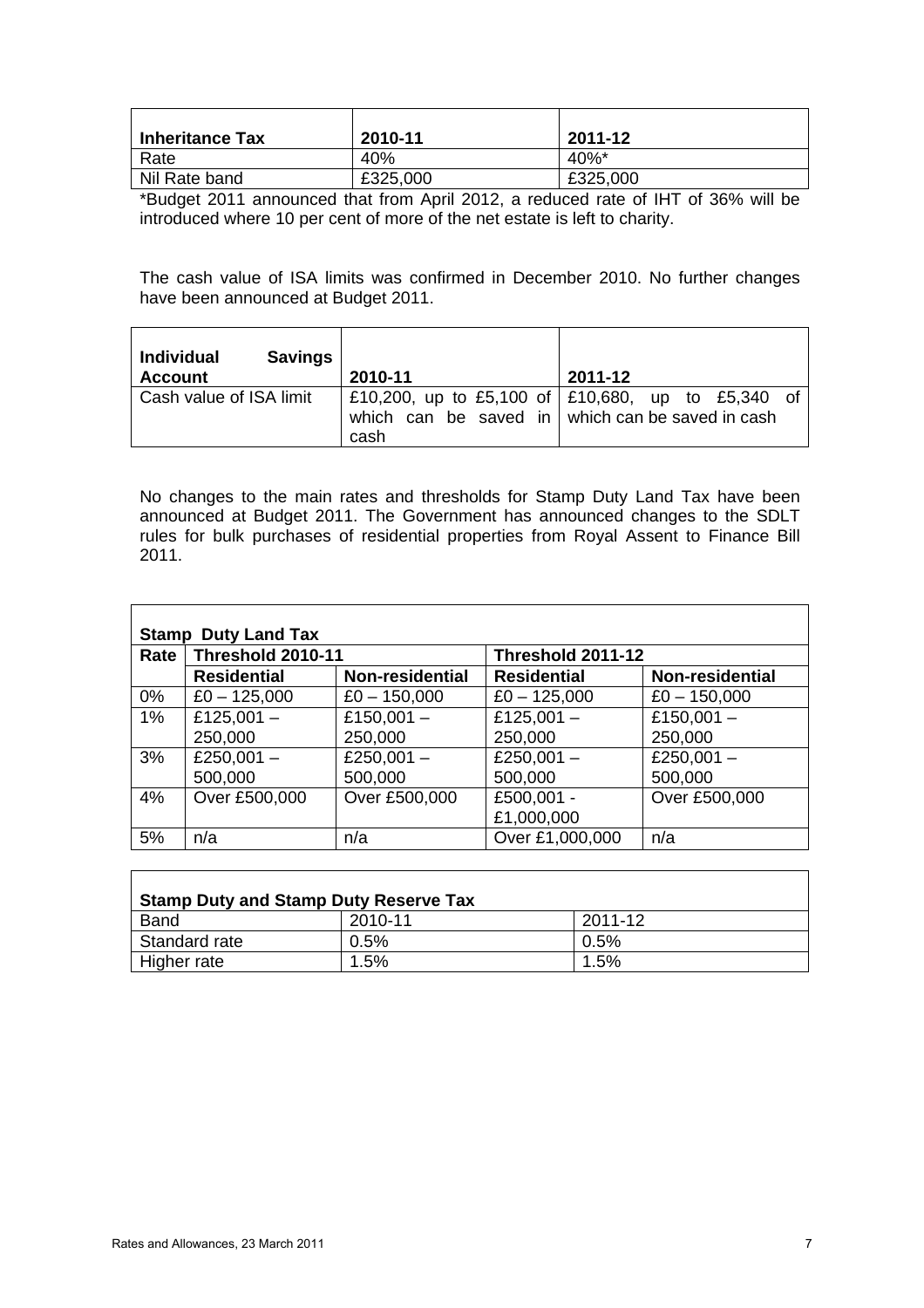## **BUSINESS AND FINANCIAL SERVICES**

The June Budget 2010 announced a reform of corporation tax, including changes to rates and allowances. These are set out below. **Budget 2011 announces further changes to corporate tax from April 2011:** 

- The main rate of corporation tax will be reduced by a further 1%, in addition to the reductions announced at the June Budget. This will take the rate from 28% to 26% in April 2011.
- The Supplementary Charge on profits from UK oil and gas production will increase from 20% to 32% from 24 March 2011
- The Bank Levy rate will increase to 0.078 from January 2012.
- The R&D tax credit SME rate will increase from 175% to 200%, with a further increase to 225% in April 2012, subject to State aid approval.
- The rate of income tax relief available through the Enterprise Investment Scheme will increase to 30%.

| <b>Corporation tax - rates</b>     |                  |                  |                  |
|------------------------------------|------------------|------------------|------------------|
| Level of profits                   | Financial        | Financial        | Financial        |
|                                    | <b>Year 2010</b> | <b>Year 2011</b> | <b>Year 2012</b> |
| £0 - £300,000 - small profits rate | 21%              | 20%              | TBA              |
| £300,001 - £1,500,000              | Marginal rate    | Marginal         | Marginal rate    |
|                                    |                  | rate             |                  |
| Marginal rate fraction             | $7/400^{th}$     | $3/200^{th}$     | TBA              |
| £1,500,001 or more – main rate     | <b>28%</b>       | 26%              | 25%              |
| North sea oil and gas ring fenced  | See below        | See Below        | See Below        |
| profits*                           |                  |                  |                  |
| Open ended investment companies    | See below        | See below        | See Below        |
| and authorised unit trusts**       |                  |                  |                  |

\*For North Sea oil and gas ring fenced profits the main rate is 30% and the small profits rate is 19%. The marginal relief ring fenced fraction is 11/400ths.

\*\*For Open ended investment companies and authorised unit trusts the applicable corporation tax rate is 20%.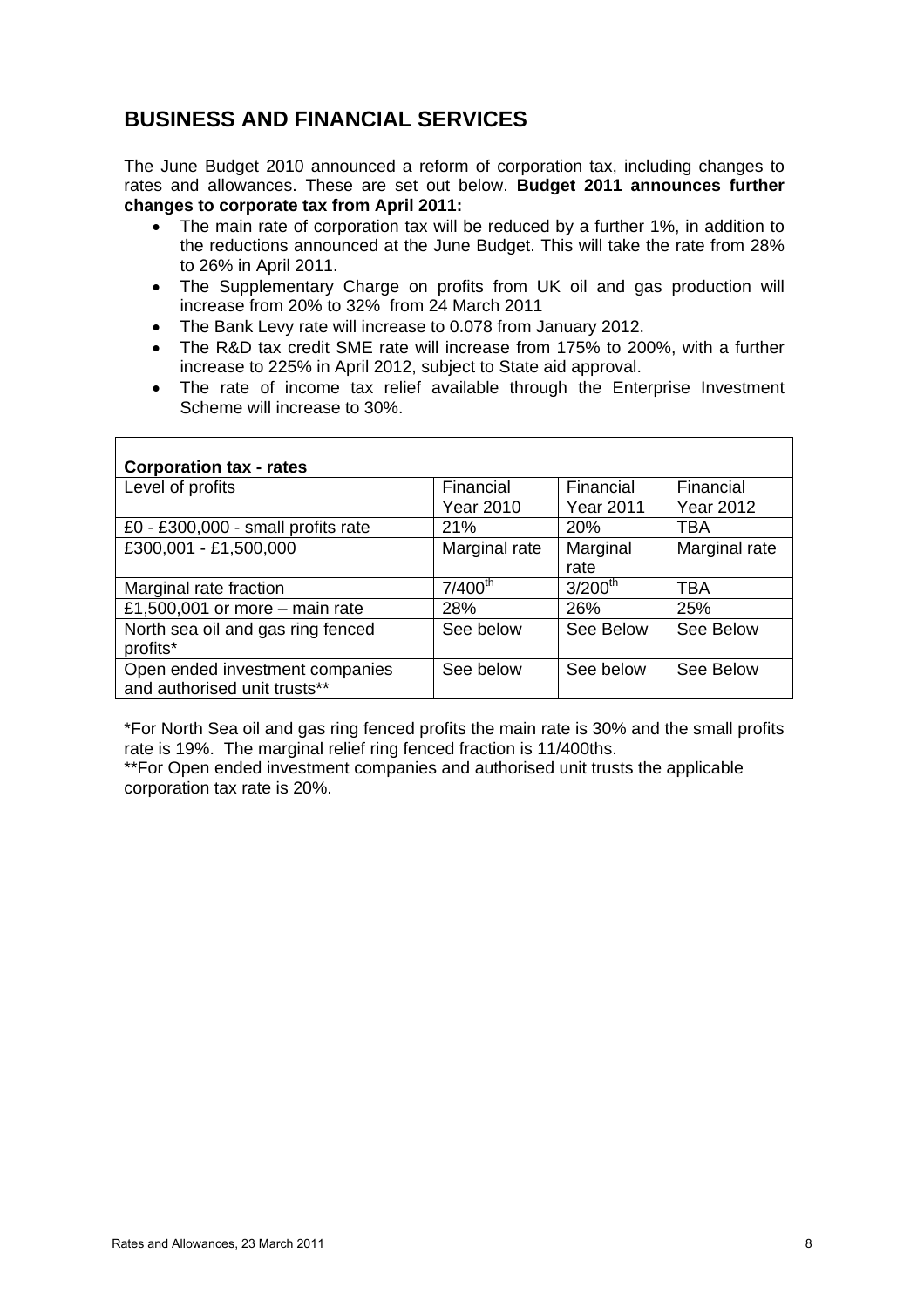| <b>Corporation tax - allowances and reliefs</b>     |                                                            |                                                                                                                              |                                                            |
|-----------------------------------------------------|------------------------------------------------------------|------------------------------------------------------------------------------------------------------------------------------|------------------------------------------------------------|
|                                                     | <b>Financial Year</b><br>2010                              | <b>Financial Year</b><br>2011                                                                                                | <b>Financial</b><br><b>Year 2012</b>                       |
| Plant and machinery:<br>Main rate expenditure       | 20%                                                        | 20%                                                                                                                          | 18%                                                        |
| Plant and machinery:<br>Special rate<br>expenditure | 10%                                                        | 10%                                                                                                                          | 8%                                                         |
| Annual investment<br>allowance                      | 100,000                                                    | 100,000                                                                                                                      | 25,000                                                     |
| Energy saving and<br>water efficient products       | 100%                                                       | 100%                                                                                                                         | 100%                                                       |
| <b>R&amp;D tax credits SME</b><br>scheme            | 175%                                                       | 200% (Increased<br>rate is subject to<br>State aid approval,<br>and will not be<br>applied until<br>approval is<br>received) | 225% (Subject to<br>State aid<br>approval).                |
| R&D tax credits Large<br>companies scheme           | 130%                                                       | 130%                                                                                                                         | 130%                                                       |
| Film tax relief                                     | 100% (limited<br>budget film<br>80% (large<br>budget film) | 100% (limited<br>budget film<br>80% (large budget<br>film)                                                                   | 100% (limited<br>budget film<br>80% (large<br>budget film) |

| <b>Bank Levy</b>                                     |                                  |                           |                              |                            |
|------------------------------------------------------|----------------------------------|---------------------------|------------------------------|----------------------------|
|                                                      | 1 Jan 11-28<br>Feb <sub>11</sub> | 1 Mar11 $-30$<br>April 11 | 1 May 11-31<br><b>Dec 11</b> | 1 Jan 12<br><b>Onwards</b> |
| Short-term<br>chargeable<br>liabilities              | 0.05%                            | 0.1%                      | 0.075%                       | 0.078%                     |
| Long-term<br>chargeable<br>equity and<br>Liabilities | 0.025%                           | 0.05%                     | 0.0375%                      | 0.039%                     |

| UK oil and gas taxes        |           |                               |
|-----------------------------|-----------|-------------------------------|
|                             | 2010-11   | 2011-12                       |
| Petroleum revenue tax       | .50%      | 50%                           |
| Ring fence corporation tax* | See below | See below                     |
| Supplementary charge        | 20%       | 32% on or after 24 March 2011 |

\*For North Sea oil and gas ring fenced profits the main rate is 30% and the small profits rate is 19%. The marginal relief ring fenced fraction is 11/400ths.

| <b>Business rates</b>             |         |                   |
|-----------------------------------|---------|-------------------|
|                                   | 2010-11 | 2011-12           |
| England standard multiplier       | 41.4p   | 43.3 <sub>p</sub> |
| England small business multiplier | 40.7p   | 42.6p             |

 $\overline{\phantom{a}}$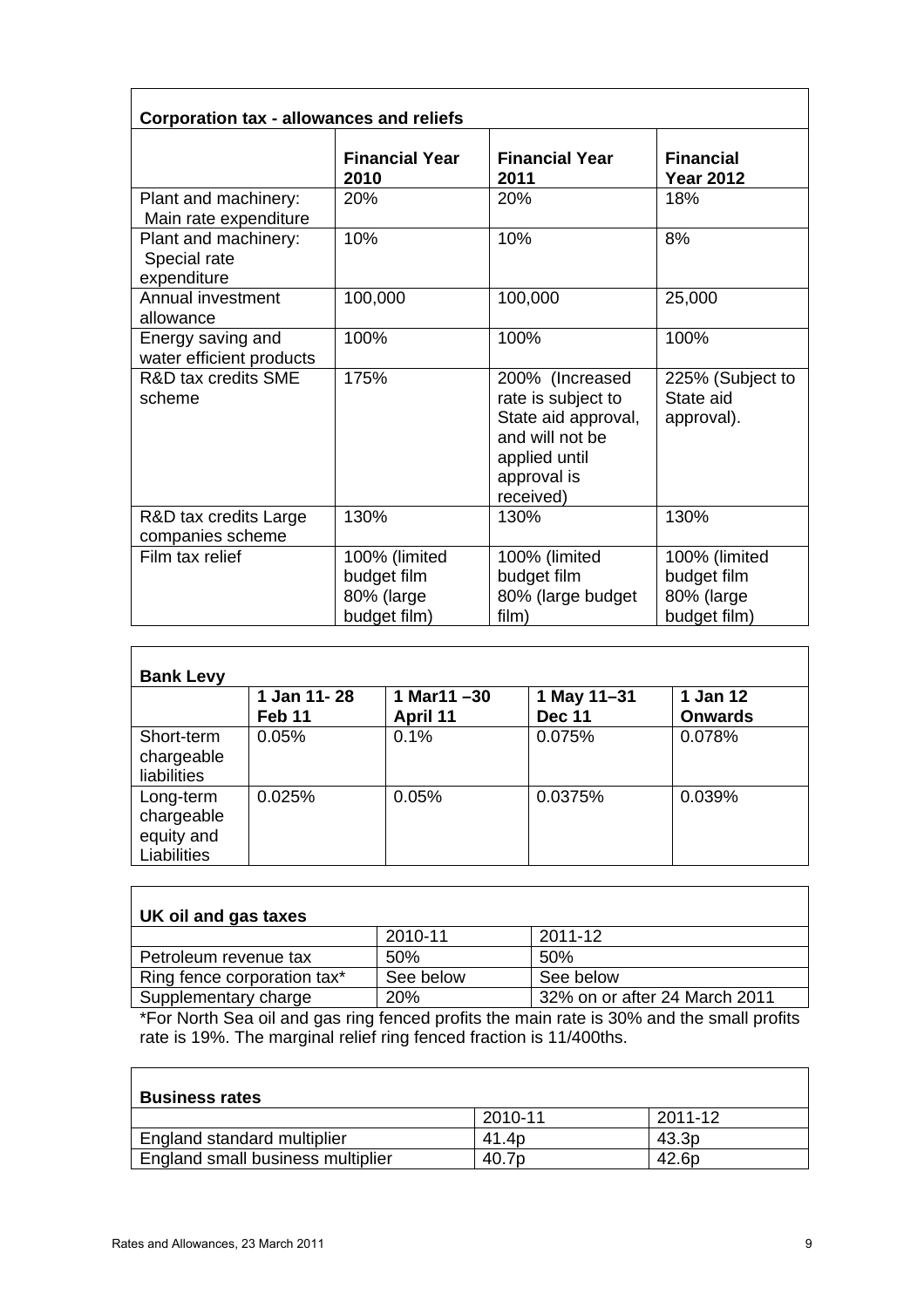## **EXCISE DUTIES**

Budget 2011 confirms that alcohol duty rates will increase by 2 percent above inflation on 28 March 2011. The rates are set out in the table below. Budget 2011 also confirms changes to beer duty regime announced to come into effect in October 2011. Including:

- A new additional duty on high-strength beers (above 7.5 per cent abv) to be 25% of the general beer duty rate; and
- A reduced rate of duty on lower strength beers (at or below 2.8 % abv and above 1.2% abv) to be 50 per cent of the general beer duty rate.

| <b>Alcohol duty</b>                                                   |                   |                                            |                   |
|-----------------------------------------------------------------------|-------------------|--------------------------------------------|-------------------|
|                                                                       | Duty rate         | Duty rate                                  | Duty rate         |
|                                                                       | from 29           | from 30                                    | from 28           |
|                                                                       | <b>March 2010</b> | <b>June 2010</b>                           | <b>March 2011</b> |
|                                                                       |                   | Rate per litre of pure alcohol             |                   |
| <b>Spirits</b>                                                        | 23.80             | 23.80                                      | 25.52             |
| Spirits-based RTDs                                                    | 23.80             | 23.80                                      | 25.52             |
| Wine and made-wine: Exceeding 22%<br>abv                              | 23.80             | 23.80                                      | 25.52             |
|                                                                       | the beer          | Rate per hectolitre per cent of alcohol in |                   |
| <b>Beer</b>                                                           | 17.32             | 17.32                                      | 18.57             |
|                                                                       |                   | Rate per hectolitre of product             |                   |
| Still cider and perry: exceeding 1.2% -<br>not exceeding 7.5% abv.    | 36.01             | 33.46                                      | 35.87             |
| Still cider and perry: Exceeding 7.5% -<br>less than 8.5% abv.        | 54.04             | 50.22                                      | 53.84             |
| Sparkling cider and perry: exceeding<br>1.2% - less than 5.5% abv.    | 36.01             | 33.46                                      | 35.87             |
| Sparkling cider and perry: Exceeding<br>5.5% - less than 8.5% abv.    | 217.83            | 217.83                                     | 233.55            |
| Wine and made-wine: Exceeding 1.2%<br>- not exceeding 4% abv.         | 69.32             | 69.32                                      | 74.32             |
| Wine and made-wine: Exceeding 4% -<br>not exceeding 5.5% abv.         | 95.33             | 95.33                                      | 102.21            |
| Still wine and made-wine: Exceeding<br>5.5% - not exceeding 15% abv.  | 225.00            | 225.00                                     | 241.23            |
| Wine and made-wine: Exceeding 15% -<br>not exceeding 22% abv.         | 299.97            | 299.97                                     | 321.61            |
| Sparkling wine and made-wine:<br>Exceeding 5.5% - less then 8.5% abv. | 217.83            | 217.83                                     | 233.55            |
| Sparkling wine and made-wine: 8.5% -<br>not exceeding 15% abv.        | 288.20            | 288.20                                     | 308.99            |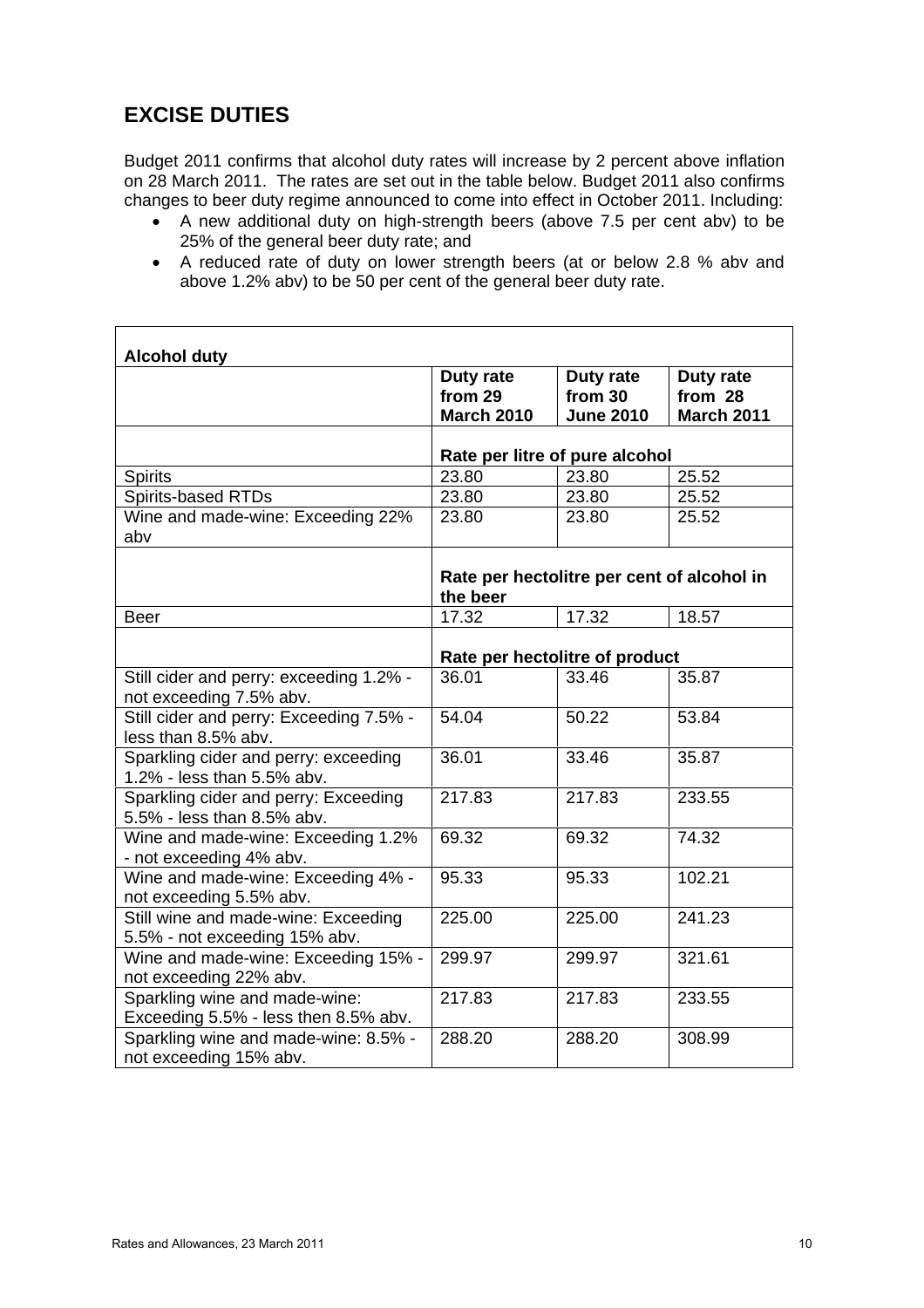Budget 2011 confirms that tobacco duty rates will increase by 2 percent above inflation. Budget 2011 also announced that:

- The specific and ad valorem duty on cigarettes will be rebalanced .
- The duty on hand-rolling tobacco will increase the duty by an additional 10 per cent.

These changes will come into effect from 6pm on 23 March 2011. The rates are set out in the table below.

| <b>Tobacco duty</b> |                   |               |             |                 |  |
|---------------------|-------------------|---------------|-------------|-----------------|--|
| Tobacco             | From 6pm 24       | Ad valorem    | From 6pm 23 | Ad valorem      |  |
| product             | <b>March 2010</b> | element       | March 2011  | element         |  |
| Cigarettes          | £119.03 per       | 24% of retail | £154.95 per | 16.5% of retail |  |
|                     | 1000              | price         | 1000        | price           |  |
|                     | cigarettes        |               | cigarettes  |                 |  |
| Cigars              | £180.28/kg        | n/a           | £193.29/kg  | N/A             |  |
| Hand rolling        | £129.59/kg        | n/a           | £151.90/kg  | N/A             |  |
| tobacco             |                   |               |             |                 |  |
| Other               | £79.26/kg         | n/a           | £84.98/kg   | N/A             |  |
| smoking             |                   |               |             |                 |  |
| tobacco and         |                   |               |             |                 |  |
| chewing             |                   |               |             |                 |  |
| tobacco             |                   |               |             |                 |  |

Budget 2011 confirmed that gaming duty bands will increase in line with inflation for accounting periods starting on or after 1 April 2011 and all rates of amusement machine licence duty will be increased in line with inflation from 4pm on 25 March 2011.

| <b>Gambling duty</b>                                              |         |         |
|-------------------------------------------------------------------|---------|---------|
|                                                                   | 2010-11 | 2011-12 |
|                                                                   |         |         |
| <b>Bingo duty</b>                                                 |         |         |
| Percentage of bingo promotion profits                             | 20%     | 20%     |
|                                                                   |         |         |
| <b>General betting duty</b>                                       |         |         |
| Percentage of 'net stake receipts' (essentially the gross profits | 15%     | 15%     |
| from bookmaking) for fixed odds bets and totalisator bets on      |         |         |
| horse or dog races                                                |         |         |
| Percentage of 'net stake receipts' for financial spread bets      | 3%      | 3%      |
| Percentage of 'net stake receipts' for all other spread bets      | 10%     | 10%     |
|                                                                   |         |         |
| Lottery duty                                                      |         |         |
| Percentage of the price paid or payable on taking a ticket or     | 12%     | 12%     |
| chance in a lottery.                                              |         |         |
|                                                                   |         |         |
|                                                                   |         |         |
| <b>Remote gaming duty</b>                                         |         |         |
| Percentage of remote gaming profits                               | 15%     | 15%     |
|                                                                   |         |         |
| Pool betting duty                                                 |         |         |
| Percentage on net pool betting receipts                           | 15%     | 15%     |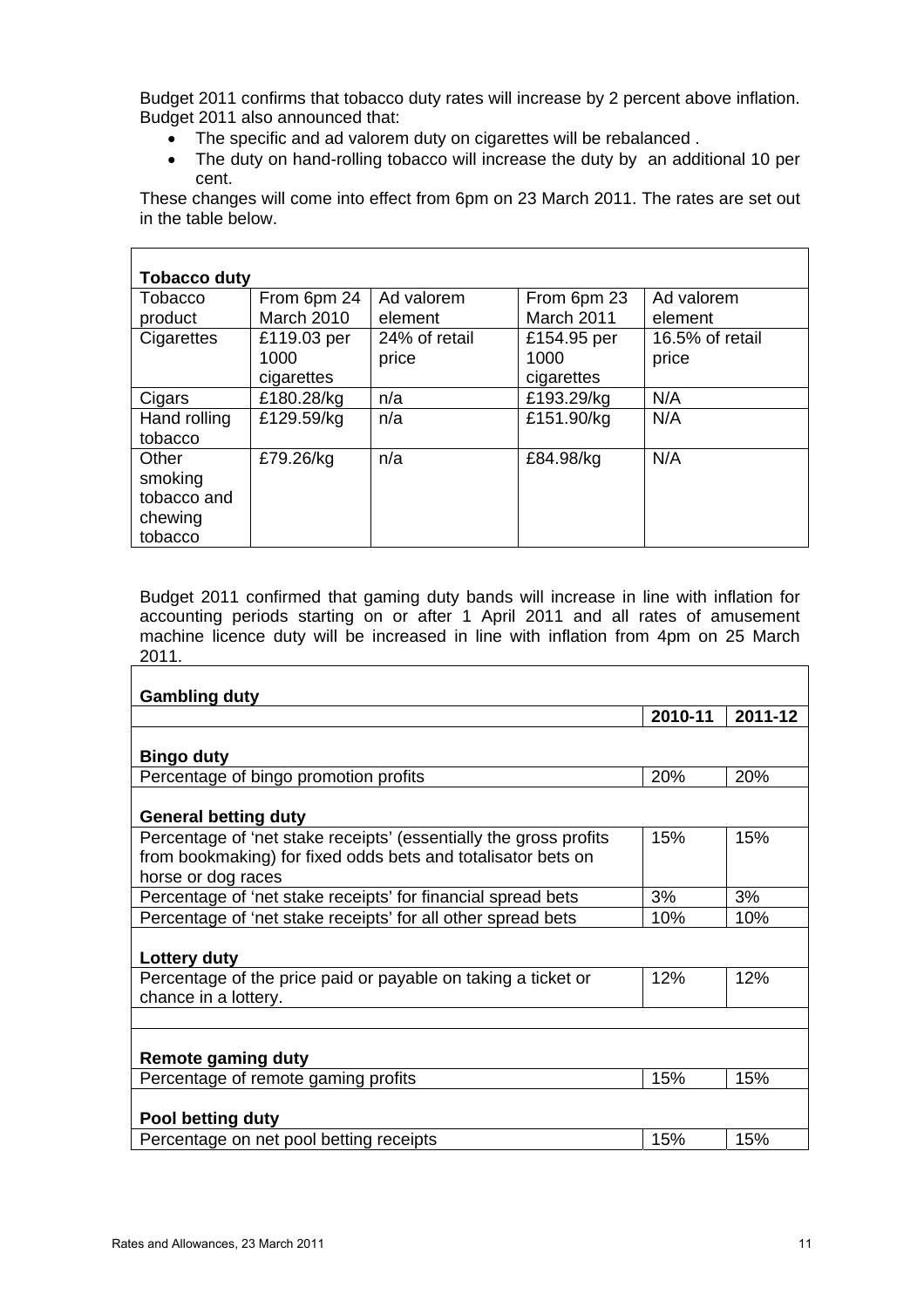| <b>Gambling duty (continued)</b> |                                                                                                                                                                                                                                                                                                                                                                                                                                                  |                                                 |                                                      |  |  |
|----------------------------------|--------------------------------------------------------------------------------------------------------------------------------------------------------------------------------------------------------------------------------------------------------------------------------------------------------------------------------------------------------------------------------------------------------------------------------------------------|-------------------------------------------------|------------------------------------------------------|--|--|
|                                  | Amusement machine licence duty                                                                                                                                                                                                                                                                                                                                                                                                                   |                                                 |                                                      |  |  |
| <b>Band</b>                      | Description                                                                                                                                                                                                                                                                                                                                                                                                                                      | 12 month premises<br>based licence -old<br>rate | 12 month<br>premises based<br>licence - new<br>rate* |  |  |
| A                                | A gaming machine that does not fall<br>into any other category                                                                                                                                                                                                                                                                                                                                                                                   | £5805                                           | £6110                                                |  |  |
| <b>B1</b>                        | A gaming machine in respect of<br>which the amount required to play<br>the game once does not exceed £2,<br>and the value of the prize that may<br>be won in any one game does not<br>exceed £4,000 in money or as a<br>non-monetary prize.                                                                                                                                                                                                      | £2905                                           | £3055                                                |  |  |
| <b>B2</b>                        | A gaming machine in respect of<br>which the amount required to play<br>the game once does not exceed<br>£100, and the value of the prize that<br>may be won in any one game does<br>not exceed £500 in money or as a<br>non-monetary prize.                                                                                                                                                                                                      | £2285                                           | £2405                                                |  |  |
| B <sub>3</sub>                   | A gaming machine in respect of<br>which the amount required to play<br>the game once does not exceed £1,<br>and the value of the prize that may<br>be won in any one game does not<br>exceed £500 in money or as a non-<br>monetary prize.                                                                                                                                                                                                       | £2285                                           | £2405                                                |  |  |
| B4                               | A gaming machine in respect of<br>which the amount required to play<br>the game once does not exceed £1,<br>and the value of the prize that may<br>be won in any one game does not<br>exceed £250 in money or as a non-<br>monetary prize.                                                                                                                                                                                                       | £2075                                           | £2185                                                |  |  |
| C                                | A gaming machine in respect of<br>which the amount required to play<br>the game once does not exceed £1,<br>and the value of the prize that may<br>be won in any one game does not<br>exceed £70 in money or as a non-<br>monetary prize; and<br>A gaming machine in respect of<br>which the amount required to play<br>the game once does not exceed 5p.<br>*12 month premises based licence – new rates apply to licence applications received | £860                                            | £905                                                 |  |  |
|                                  | by HMRC after 4pm on 25 March 2011.                                                                                                                                                                                                                                                                                                                                                                                                              |                                                 |                                                      |  |  |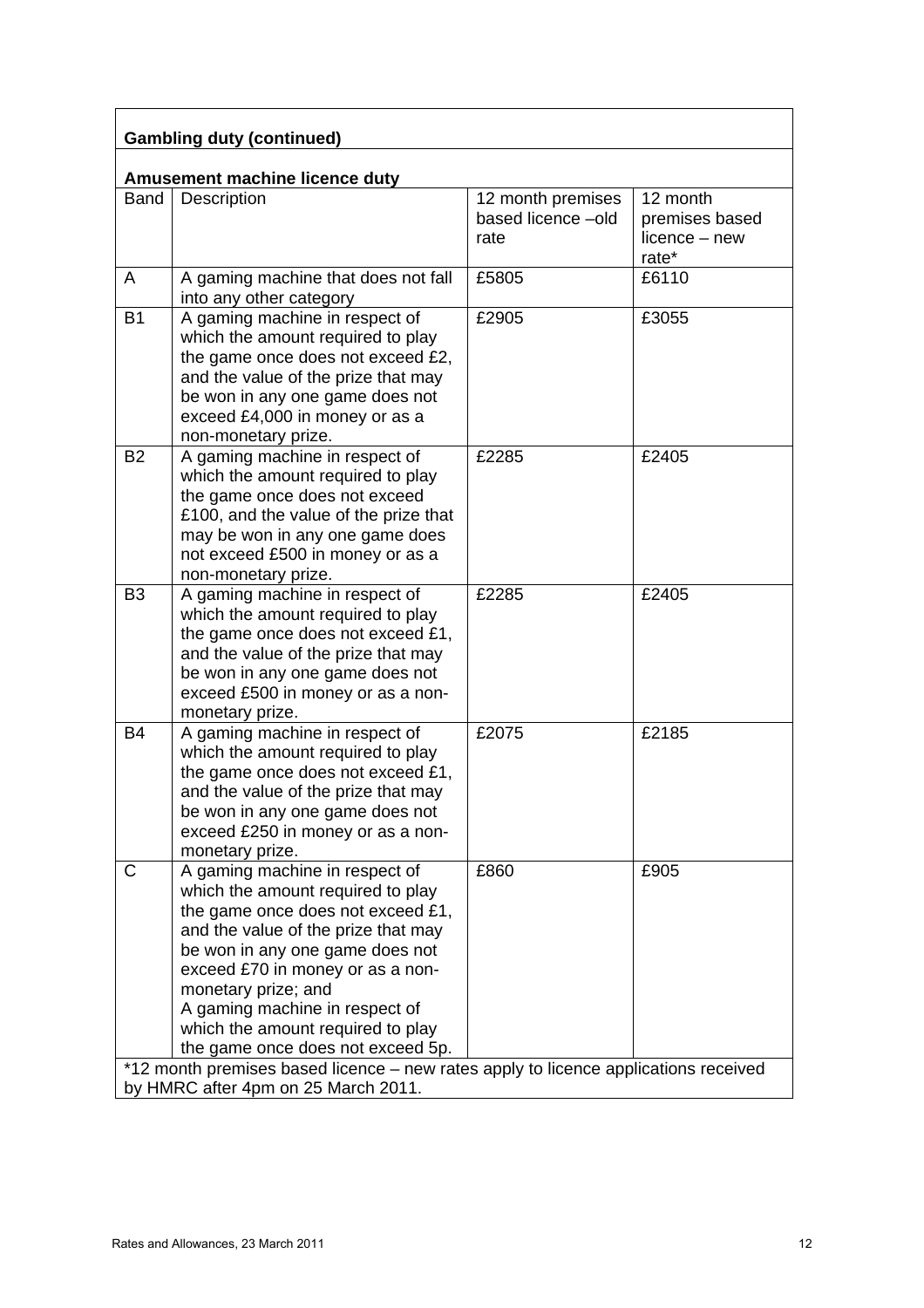| <b>Gaming duty</b> |                                                                       |            |            |            |           |  |
|--------------------|-----------------------------------------------------------------------|------------|------------|------------|-----------|--|
| Tax rate           | 15%                                                                   | 20%        | 30%        | 40%        | 50%       |  |
| Gross              | £1,975,000                                                            | £1,361,500 | £2,385,000 | £5,033,500 | Remainder |  |
| gaming yield       |                                                                       |            |            |            |           |  |
|                    |                                                                       |            |            |            |           |  |
|                    | New Figures for accounting periods beginning on or after 1 April 2011 |            |            |            |           |  |
| Tax rate           | 15%                                                                   | 20%        | 30%        | 40%        | 50%       |  |
| Gross              | £2,067,000                                                            | £1,425,000 | £2,496,000 | £5,268,000 | Remainder |  |
| gaming yield       |                                                                       |            |            |            |           |  |

|               | Insurance premium Tax   |               |  |  |  |  |
|---------------|-------------------------|---------------|--|--|--|--|
|               | January 2011-April 2011 | April 2011-12 |  |  |  |  |
| Standard rate | 6%                      | 6%            |  |  |  |  |
| Higher rate   | 20%                     | 20%           |  |  |  |  |

June Budget 2010 confirmed that climate change levy rates will increase in line with inflation in 2011-12, as set out in the table below. Budget 2011 announced that climate change levy rates will also increase in line with inflation in 2012-13.

| <b>Climate Change Levy</b> |                    |                    |                 |  |
|----------------------------|--------------------|--------------------|-----------------|--|
| Commodity                  | Rates from 1 April | Rates from 1 April | Rates<br>from   |  |
|                            | 2009               | 2011               | April 2012      |  |
| Electricity                | £0.00470<br>per    | £0.00485<br>per    | £0.00509<br>per |  |
|                            | kilowatt hour      | kilowatt hour      | kilowatt hour   |  |
| Natural gas                | £0.00164<br>per    | £0.00169<br>per    | £0.00177<br>per |  |
| (Great Britain)            | kilowatt hour      | kilowatt hour      | kilowatt hour   |  |
| Natural gas                | £0.00              | £0.00059<br>per    | £0.00062<br>per |  |
| (Northern Ireland)         | (exempt)           | kilowatt hour      | kilowatt hour   |  |
| Liquefied<br>petroleum     | £0.01050<br>per    | £0.01083<br>per    | £0.01137<br>per |  |
| gas                        | kilogram           | kilogram           | kilogram        |  |
| other<br>taxable<br>Any    | £0.01281<br>per    | £0.01321<br>per    | £0.01387<br>per |  |
| commodity                  | kilogram           | kilogram           | kilogram        |  |

Budget 2011 announced that the aggregates levy will be frozen at £2.00 per tonne from 1 April 2011, with the planned increase to £2.10 deferred to 1 April 2012.

| <b>Aggregates levy</b> |                   |                   |  |  |
|------------------------|-------------------|-------------------|--|--|
|                        | From 1 April 2009 | From 1 April 2012 |  |  |
| ' Aggregates levy      | £2.00/tonne       | £2.10/tonne       |  |  |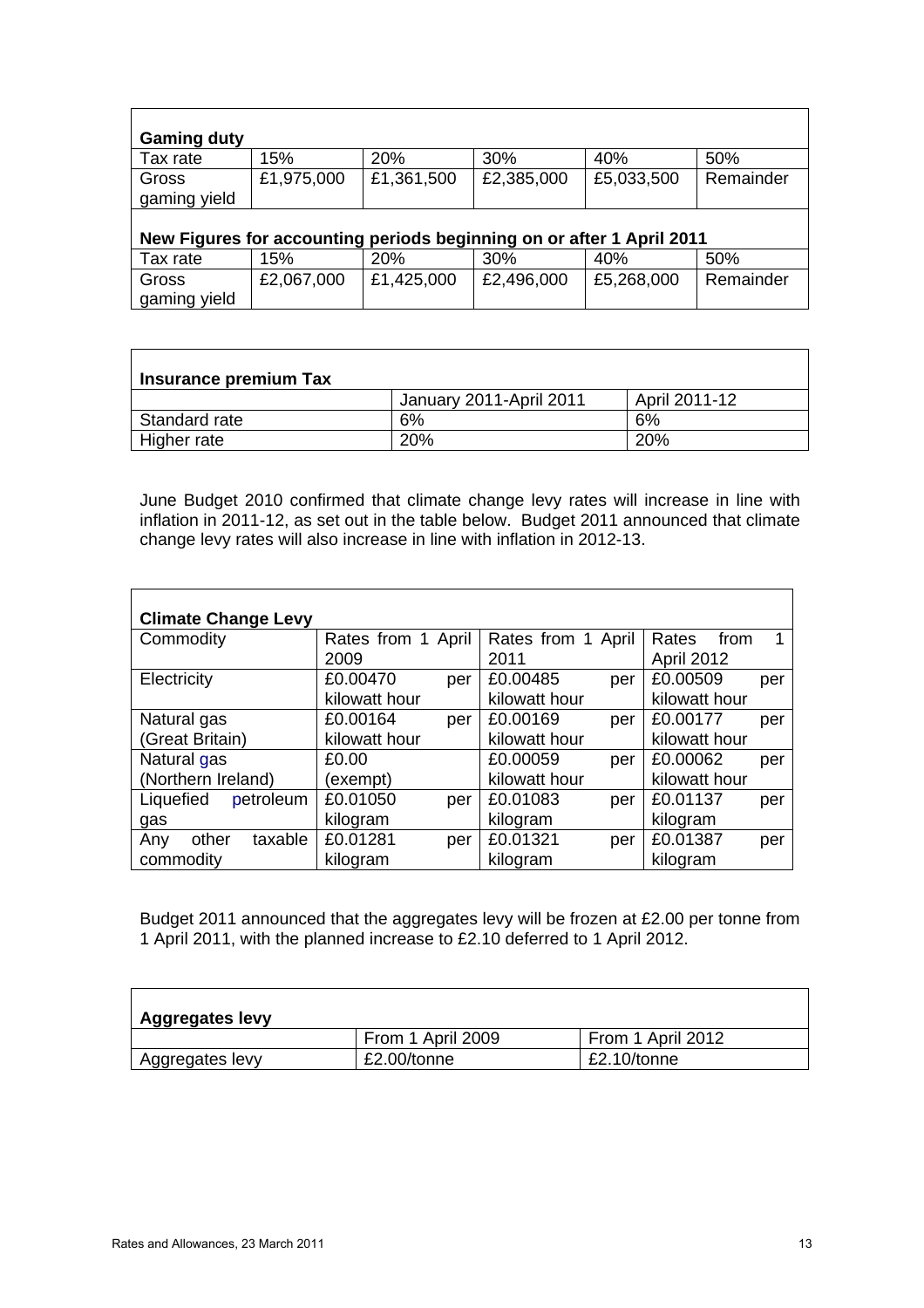June Budget 2010 announced an £8 increase in the standard rate of landfill tax from 1 April 2012. No further changes to the rates were announced at Budget 2011.

| Landfill tax  |             |              |                   |  |
|---------------|-------------|--------------|-------------------|--|
|               | 2010-11     | 2011-12      | From 1 April 2012 |  |
| Standard rate | £48/tonne   | £56/tonne    | £64/tonne         |  |
| Lower rate    | £2.50/tonne | £2.50 /tonne | $£2.50$ /tonne    |  |

Budget 2011 announced that an increase of APD rates by RPI in April 2011 will be deferred until April 2012.

| Air passenger duty                                             |                                          |                         |                                                                     |                         |  |
|----------------------------------------------------------------|------------------------------------------|-------------------------|---------------------------------------------------------------------|-------------------------|--|
| <b>Bands</b><br>(approximate distance in<br>miles from the UK) | Reduced rate<br>(lowest class of travel) |                         | <b>Standard rates</b><br>(other than the lowest class<br>of travel) |                         |  |
|                                                                | <b>From</b><br>1 Nov 09                  | <b>From</b><br>1 Nov 10 | From<br><b>1 Nov 09</b>                                             | <b>From</b><br>1 Nov 10 |  |
| Band A $(0 - 2000$ miles)                                      | £11                                      | £12                     | £22                                                                 | £24                     |  |
| Band B (2001 - 4000<br>miles)                                  | £45                                      | £60                     | £90                                                                 | £120                    |  |
| Band C (4001 - 6000<br>miles)                                  | £50                                      | £75                     | £100                                                                | £150                    |  |
| Band D (over 6000 miles)                                       | £55                                      | £85                     | £110                                                                | £170                    |  |

Budget 2011 announced that:

 $\blacksquare$ 

- the planned 1-pence-per litre Fuel Duty escalator will be abolished;
- the RPI increase deferred to January 2012;
- and there will be an additional 1 pence cut in the rate of fuel duty from 6pm on 23<sup>rd</sup> March.

The 2012-13 RPI increase will be deferred from April 2012 to August 2012.

| Fuel duty - Pence per litre (unless stated)                             |                |                                                                       |                |  |
|-------------------------------------------------------------------------|----------------|-----------------------------------------------------------------------|----------------|--|
|                                                                         | <b>Current</b> | On and after   On and after<br>23 <sup>1</sup><br>6pm<br><b>March</b> | 1 January 2012 |  |
| <b>Light oils</b>                                                       |                |                                                                       |                |  |
| Unleaded petrol                                                         | 58.95          | 57.95                                                                 | 60.97          |  |
| Light oil (other than unleaded<br>petrol or aviation gasoline)          | 68.67          | 67.67                                                                 | 70.69          |  |
| Aviation gasoline (Avgas)                                               | 38.35          | 37.70                                                                 | 39.66          |  |
| Light oil delivered to an<br>approved person for use as<br>furnace fuel | 10.88          | 10.70                                                                 | 11.26          |  |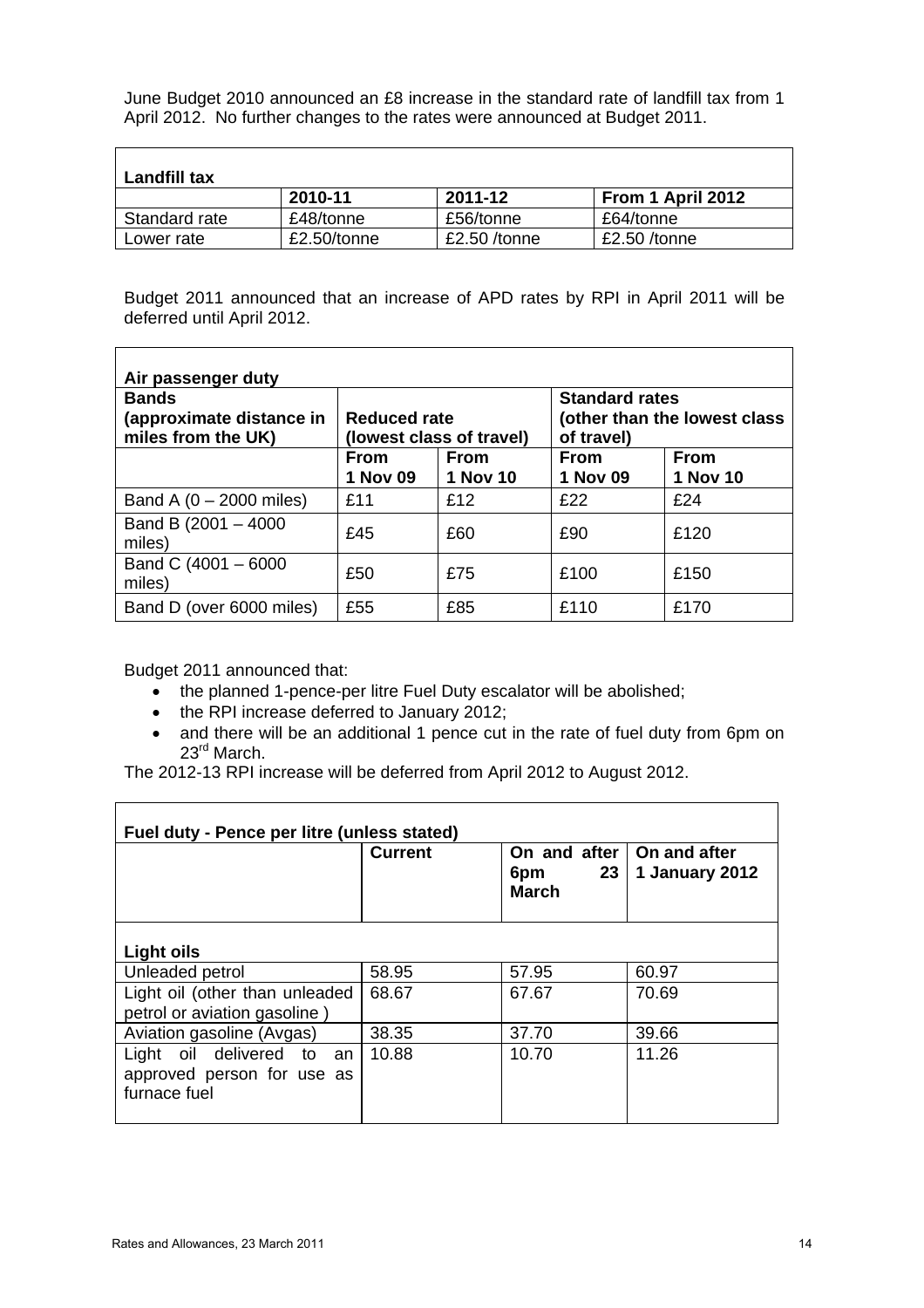| Fuel duty - Pence per litre (unless stated) (Continued)                     |                |                                 |                                |  |
|-----------------------------------------------------------------------------|----------------|---------------------------------|--------------------------------|--|
|                                                                             | <b>Current</b> | after<br>On and<br>6pm 23 March | On and after<br>1 January 2012 |  |
| <b>Heavy oils</b>                                                           |                |                                 |                                |  |
| Heavy oil (Diesel)                                                          | 58.95          | 57.95                           | 60.97                          |  |
| Marked gas oil                                                              | 11.33          | 11.14                           | 11.72                          |  |
| Fuel oil                                                                    | 10.88          | 10.70                           | 11.26                          |  |
| Heavy oil other than fuel oil,<br>gas oil or kerosene used as<br>fuel.      | 10.88          | 10.70                           | 11.26                          |  |
| Kerosene to be used as motor<br>fuel off road or in an excepted<br>vehicle  | 11.33          | 11.14                           | 11.72                          |  |
| <b>Biofuels</b>                                                             |                |                                 |                                |  |
| Bio-ethanol                                                                 | 58.95          | 57.95                           | 60.97                          |  |
| <b>Biodiesel</b>                                                            | 58.95          | 57.95                           | 60.97                          |  |
| Biodiesel for non road use                                                  | 11.33          | 11.14                           | 11.72                          |  |
| Biodiesel blended with gas oil<br>not for road fuel use for non<br>road use | 11.33          | 11.14                           | 11.72                          |  |
| Road fuel gases                                                             |                |                                 |                                |  |
| fuel<br><b>Natural</b><br>Road<br>gas<br>including biogas                   | 26.15/kg       | 24.70/kg                        | 29.07/kg                       |  |
| Liquefied petroleum gas(LPG)                                                | 33.04/kg       | 31.61/kg                        | 37.34/kg                       |  |

Budget 2011 announced that from 1 April 2011, VED rates will increase in line with RPI inflation and Heavy Goods Vehicle rates will be frozen.

| Vehicle Excise Duty bands and rates for cars registered on or after March 2001<br>(graduated VED) |                     |                                      |                            |                              |  |
|---------------------------------------------------------------------------------------------------|---------------------|--------------------------------------|----------------------------|------------------------------|--|
| <b>VED</b>                                                                                        | CO <sub>2</sub>     | 2010-11                              |                            | $2011 - 12^{2}$              |  |
| band                                                                                              | emissions<br>(g/km) | <b>Standard</b><br>Rate <sup>1</sup> | Standard Rate <sup>1</sup> | First Year Rate <sup>1</sup> |  |
| A                                                                                                 | Up to 100           | £0                                   | £0                         | £0                           |  |
| B                                                                                                 | 101-110             | £20                                  | £20                        | £0                           |  |
| $\mathsf{C}$                                                                                      | 111-120             | £30                                  | £30                        | £0                           |  |
| D                                                                                                 | 121-130             | £90                                  | £95                        | £0                           |  |
| E                                                                                                 | 131-140             | £110                                 | £115                       | £115                         |  |
| F                                                                                                 | 141-150             | £125                                 | £130                       | £130                         |  |
| G                                                                                                 | 151-165             | £155                                 | £165                       | £165                         |  |
| H                                                                                                 | 166-175             | £180                                 | £190                       | £265                         |  |
|                                                                                                   | 176-185             | £200                                 | £210                       | £315                         |  |
| J                                                                                                 | 186-200             | £235                                 | £245                       | £445                         |  |
| $K^3$                                                                                             | 201-225             | £245                                 | £260                       | £580                         |  |
|                                                                                                   | 226-255             | £425                                 | £445                       | £790                         |  |
| M                                                                                                 | <b>Over 255</b>     | £435                                 | £460                       | £1000                        |  |

<sup>1</sup>Alternative fuel discount: 2010-11 onwards £10 for all cars<br><sup>2</sup>2011-12 rates take effect from 1st April 2011<br><sup>3</sup>Includes cars emitting over 225g/km registered before 23 March 2006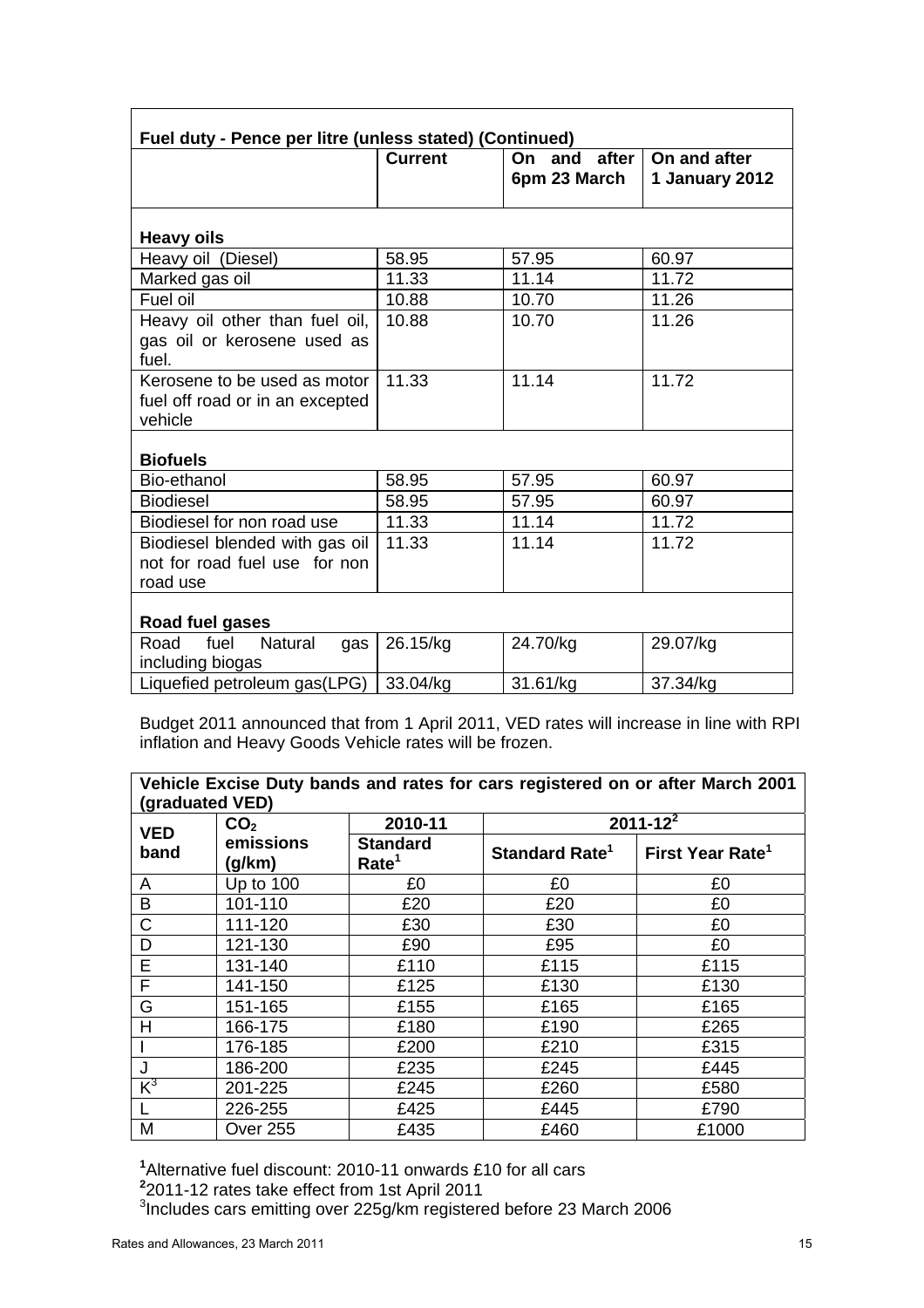| Vehicle Excise Duty bands and rates for private and light good vehicles<br>registered before March 2001 (pre-graduated VED) |         |         |  |  |  |
|-----------------------------------------------------------------------------------------------------------------------------|---------|---------|--|--|--|
| <b>Engine size</b>                                                                                                          | 2010-11 | 2011-12 |  |  |  |
| 1549cc and below                                                                                                            | E125    | E130    |  |  |  |
| Above 1549cc                                                                                                                | £205    | £215    |  |  |  |

No changes to the main rates of VAT have been announced at Budget 2011. VAT thresholds have been increased in line with inflation. Budget 2011 also confirmed that VAT fuel scale changes will be revalorised with effect from 1 May 2011, as set out in the tables below.

| Value Added Tax (VAT) |                         |                      |  |  |
|-----------------------|-------------------------|----------------------|--|--|
|                       | January 2011-April 2011 | <b>April 2011-12</b> |  |  |
| Standard rate         | <b>20%</b>              | 20%                  |  |  |
| Reduced rate          | 5%                      | 5%                   |  |  |
| Zero rate             | 0%                      | 0%                   |  |  |
| Exempt                | n/a                     | n/a                  |  |  |

| Value Added Tax (VAT) – Registration and Deregistration thresholds |                        |                 |  |  |
|--------------------------------------------------------------------|------------------------|-----------------|--|--|
|                                                                    | <b>From April 2010</b> | From April 2011 |  |  |
| VAT-registration threshold                                         | 70,000                 | 73,000          |  |  |
| VAT-deregistration threshold                                       | 68,000                 | 71,000          |  |  |

 $\mathsf{r}$ 

 $\mathsf{r}$ 

ı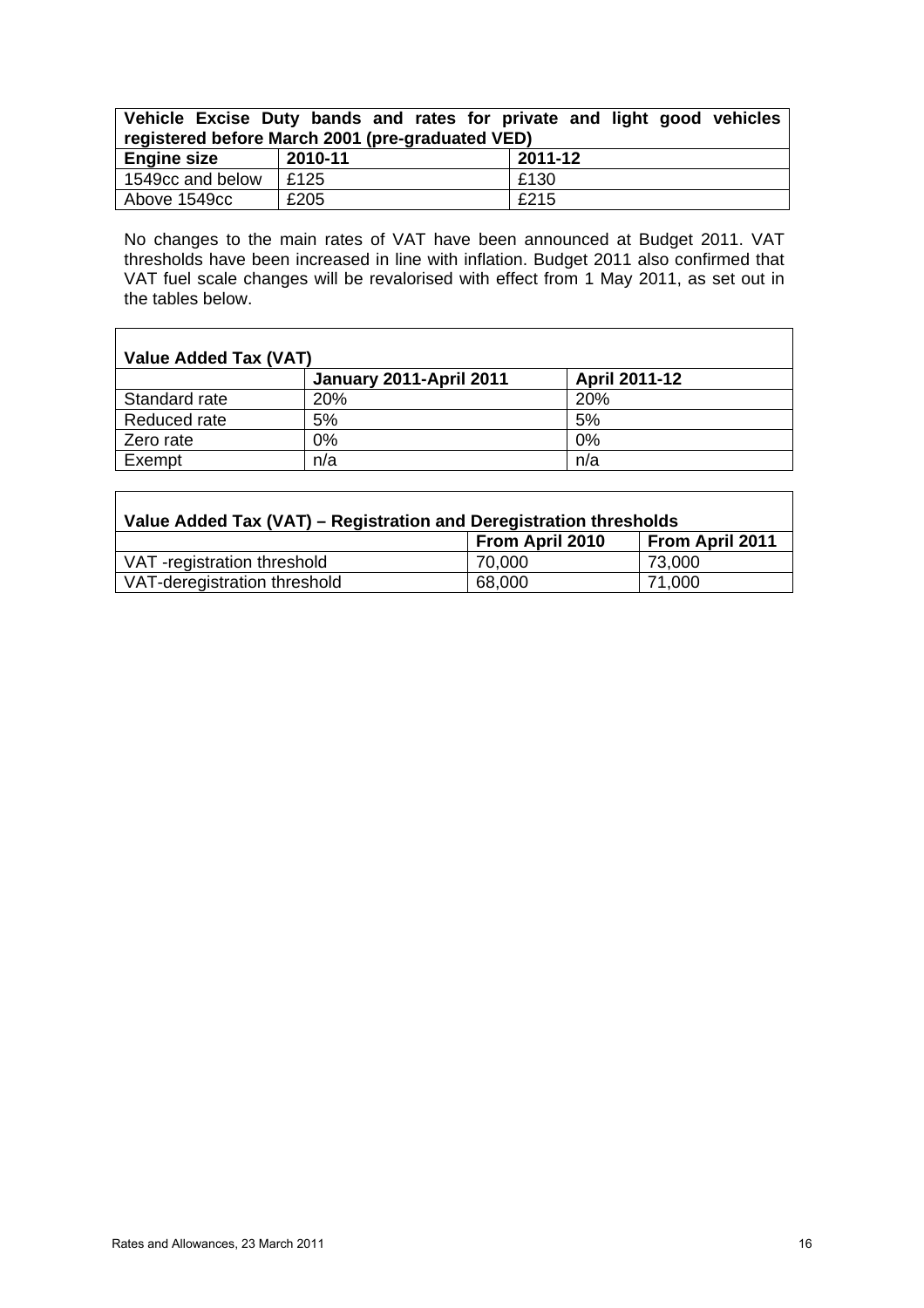### **Value Added Tax (VAT) – Fuel scale charges**

**Businesses must use these new VAT fuel scale charges from the start of their next prescribed accounting period beginning on or after 1 May 2011.** 

| $CO2$ band  | <b>VAT fuel scale</b><br>charge 12 month | VAT on 12 month<br>charge, £ | <b>VAT exclusive 12</b><br>month charge, £ |
|-------------|------------------------------------------|------------------------------|--------------------------------------------|
|             | period, £                                |                              |                                            |
| 120 or less | 630.00                                   | 105.00                       | 525.00                                     |
| 125         | 945.00                                   | 157.50                       | 787.50                                     |
| 130         | 1,010.00                                 | 168.33                       | 841.67                                     |
| 135         | 1,070.00                                 | 178.33                       | 891.67                                     |
| 140         | 1,135.00                                 | 189.17                       | 945.83                                     |
| 145         | 1,200.00                                 | 200.00                       | 1,000.00                                   |
| 150         | 1,260.00                                 | 210.00                       | 1,050.00                                   |
| 155         | 1,325.00                                 | 220.83                       | 1,104.17                                   |
| 160         | 1,385.00                                 | 230.83                       | 1,154.17                                   |
| 165         | 1,450.00                                 | 241.67                       | 1,208.33                                   |
| 170         | 1,515.00                                 | 252.50                       | 1,262.50                                   |
| 175         | 1,575.00                                 | 262.50                       | 1,312.50                                   |
| 180         | 1,640.00                                 | 273.33                       | 1,366.67                                   |
| 185         | 1,705.00                                 | 284.17                       | 1,420.83                                   |
| 190         | 1,765.00                                 | 294.17                       | 1,470.83                                   |
| 195         | 1,830.00                                 | 305.00                       | 1,525.00                                   |
| 200         | 1,890.00                                 | 315.00                       | 1,575.00                                   |
| 205         | 1,955.00                                 | 325.83                       | 1,629.17                                   |
| 210         | 2,020.00                                 | 336.67                       | 1,683.33                                   |
| 215         | 2,080.00                                 | 346.67                       | 1,733.33                                   |
| 220         | 2,145.00                                 | 357.50                       | 1,787.50                                   |
| 225 or more | 2,205.00                                 | 367.50                       | 1,837.50                                   |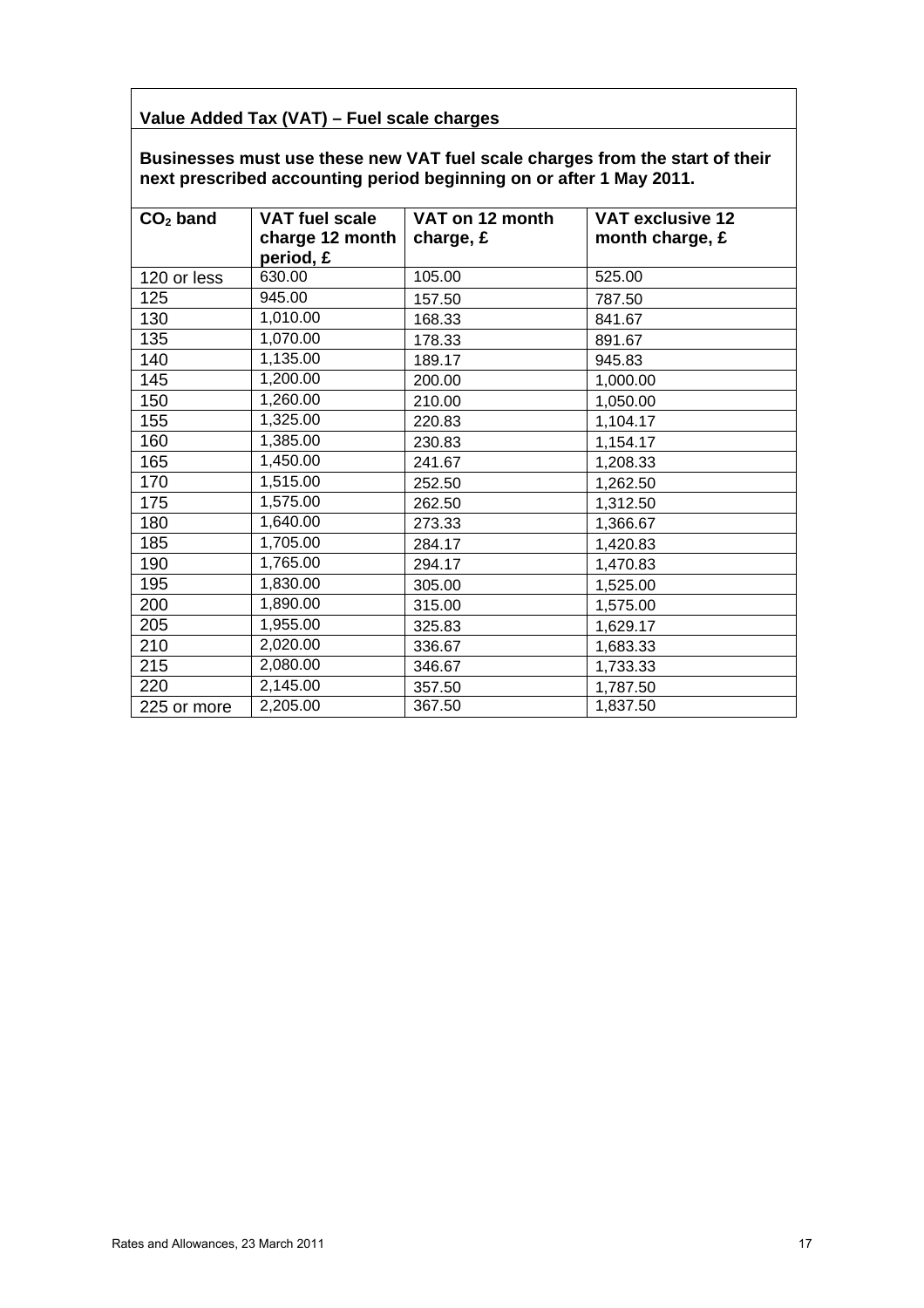### **Value Added Tax (VAT) – Fuel scale charges**

**Businesses must use these new VAT fuel scale charges from the start of their next prescribed accounting period beginning on or after 1 May 2011.** 

| $CO2$ band | <b>VAT fuel scale</b><br>charge 3 month<br>period, £ | VAT on 3 month<br>charge, £ | VAT exclusive 3 month<br>charge, £ |
|------------|------------------------------------------------------|-----------------------------|------------------------------------|
| 120 or     | 157.00                                               | 26.17                       | 130.83                             |
| less       |                                                      |                             |                                    |
| 125        | 236.00                                               | 39.33                       | 196.67                             |
| 130        | 252.00                                               | 42.00                       | 210.00                             |
| 135        | 268.00                                               | 44.67                       | 223.33                             |
| 140        | 283.00                                               | 47.17                       | 235.83                             |
| 145        | 299.00                                               | 49.83                       | 249.17                             |
| 150        | 315.00                                               | 52.50                       | 262.50                             |
| 155        | 331.00                                               | 55.17                       | 275.83                             |
| 160        | 346.00                                               | 57.67                       | 288.33                             |
| 165        | 362.00                                               | 60.33                       | 301.67                             |
| 170        | 378.00                                               | 63.00                       | 315.00                             |
| 175        | 394.00                                               | 65.67                       | 328.33                             |
| 180        | 409.00                                               | 68.17                       | 340.83                             |
| 185        | 425.00                                               | 70.83                       | 354.17                             |
| 190        | 441.00                                               | 73.50                       | 367.50                             |
| 195        | 457.00                                               | 76.17                       | 380.83                             |
| 200        | 472.00                                               | 78.67                       | 393.33                             |
| 205        | 488.00                                               | 81.33                       | 406.67                             |
| 210        | 504.00                                               | 84.00                       | 420.00                             |
| 215        | 520.00                                               | 86.67                       | 433.33                             |
| 220        | 536.00                                               | 89.33                       | 446.67                             |
| 225 or     | 551.00                                               | 91.83                       | 459.17                             |
| more       |                                                      |                             |                                    |